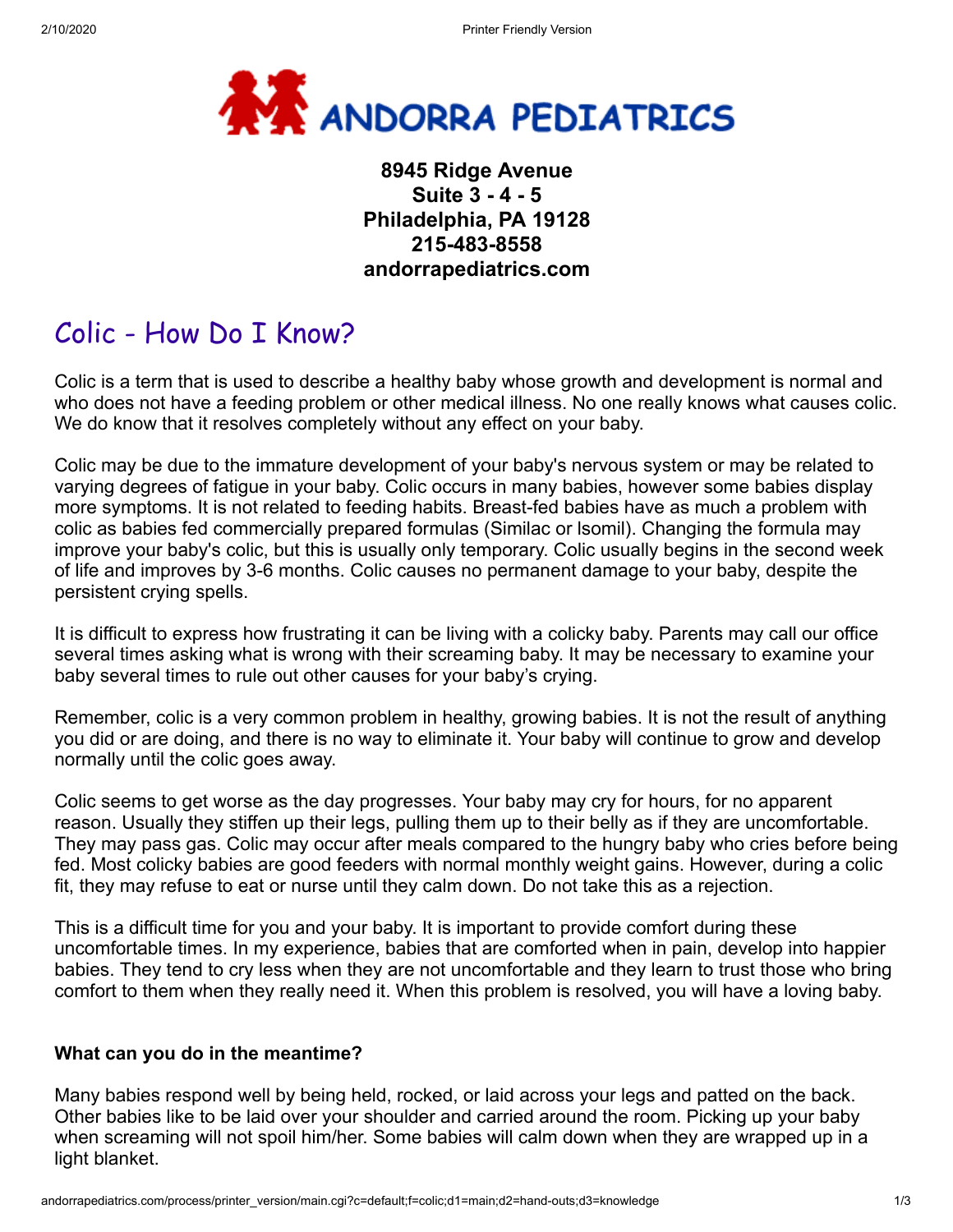Movement usually relaxes a colicky baby. Place your baby ina comfortable position in an automatic swing or cradle. Falling asleep in the swing is safe for your baby. Never leave your baby alone while in the swing.

Pacifiers can be a big help to your colicky baby. Do not use a pacifier as a substitution for addressing the needs of your baby (hunger, dirty diaper, need to be held, etc.). Use a pacifier when all else fails.

Some babies like to be rocked back and forth in a stroller or carriage in your living room. Do not wake your baby up if he/she falls asleep. If all else fails, a ride in the car (in a car seat) may calm your baby. Many babies fall asleep once the car begins to move.

When all else fails, there are several medicines that can be used to help take the edge off. None of these are going to cure the colic -- some babies get a little relief. One medicine that you can purchase over the counter is simethicone (Mylicon). Simethicone works by breaking up gas pockets in your baby's intestinal system. The dose is a maximum of 0.6 cc (use dropper that comes with bottle) given by mouth every 4 hours (before feedings) with a maximum of 4 times/24 hours.

For breast feeding mothers, you may want to try eliminating milk, wheat, chocolate, and vegetables from your diet. Anything that makes you gassy, can also make your baby gassy. It takes approximately 6-8 hours for food you eat to become incorporated into your breast milk. This means that what you eat at lunch will not effect your baby until dinner.

Formula fed babies may improve with a formula change. If your baby is drinking a milk-based formula (Similac or Enfamil), you can offer a soy-base formula (Isomil or Prosobee). If there is going to be an improvement, it will occur in 2-3 days. If there is no improvement, next try Alimentum or Nutramigen. These formulas are more easily digested and will provide some relief for your baby. Your baby can continue using these formulas until the colic has resolved. They provide all the same nutrition as the other formulas. The only draw back is they are 2-3 times more expensive (see formula page).

## **How Do I Make It Through This Difficult Time?**

Now that we have solved your baby's problem for a couple of hours, what about you as parents. How can you learn to deal with this frustrating and nerve-wracking problem?

It is important for both parents to get some time away from their baby in order to be alone with each other. Find someone you can trust (in-laws, close friends, reliable babysitter) to take care of your baby for a few hours. Never feel guilty about leaving your baby with someone else! You are doing your baby a favor by getting away and clearing your head. It is important to learn what it means to miss your baby. You will look forward to coming home and being with your baby. This is the most important time for parents to stick together and support one another.

Remember, there is no cure for colic. Do whatever seems to work for you and your baby, even if other people tell you it is wrong. If moving feeding times closer together helps, then do it. If holding your baby for longer periods of time than usual seems to help, then do it. Nothing you do at this stage of your baby's life will spoil your baby.

Reassurance is the best help for parents. That is where we can help you. Please call our office so we can help you through this difficult time.

This information should not be used as substitute for the medical care and advice of your child's physician. Health related topics found on the Andorra Pediatrics web site should not be used for diagnosing purposes or be substituted for medical